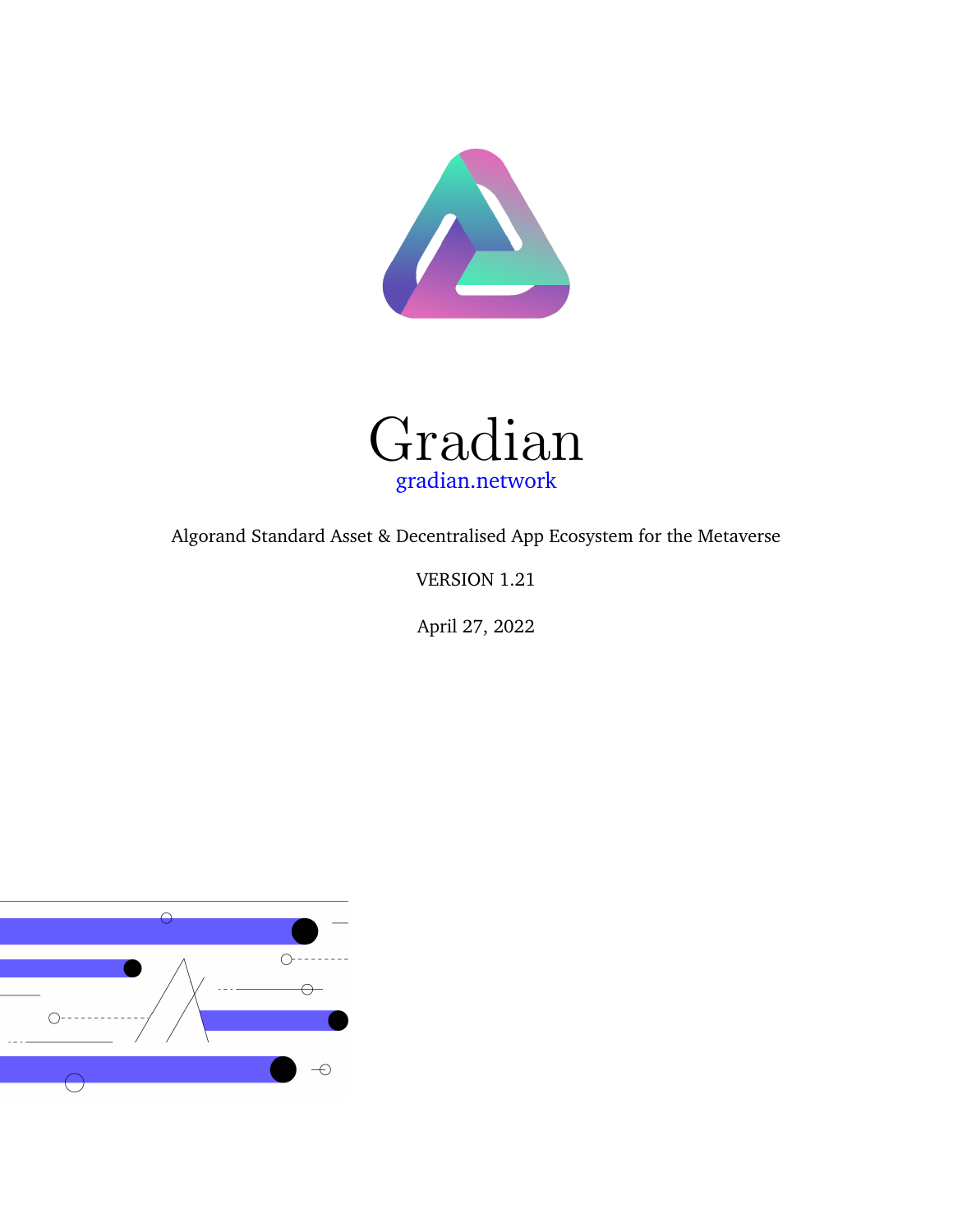# **Contents**

| 1 Introduction               | 3 |  |  |  |  |  |  |  |
|------------------------------|---|--|--|--|--|--|--|--|
| 2 Fungible Token Tokenomics  | 3 |  |  |  |  |  |  |  |
| 3 Feature Roadmap            |   |  |  |  |  |  |  |  |
|                              |   |  |  |  |  |  |  |  |
|                              |   |  |  |  |  |  |  |  |
|                              |   |  |  |  |  |  |  |  |
|                              |   |  |  |  |  |  |  |  |
|                              |   |  |  |  |  |  |  |  |
|                              |   |  |  |  |  |  |  |  |
| 3.7                          |   |  |  |  |  |  |  |  |
|                              |   |  |  |  |  |  |  |  |
|                              |   |  |  |  |  |  |  |  |
| 4 Game Engines & API Support | 7 |  |  |  |  |  |  |  |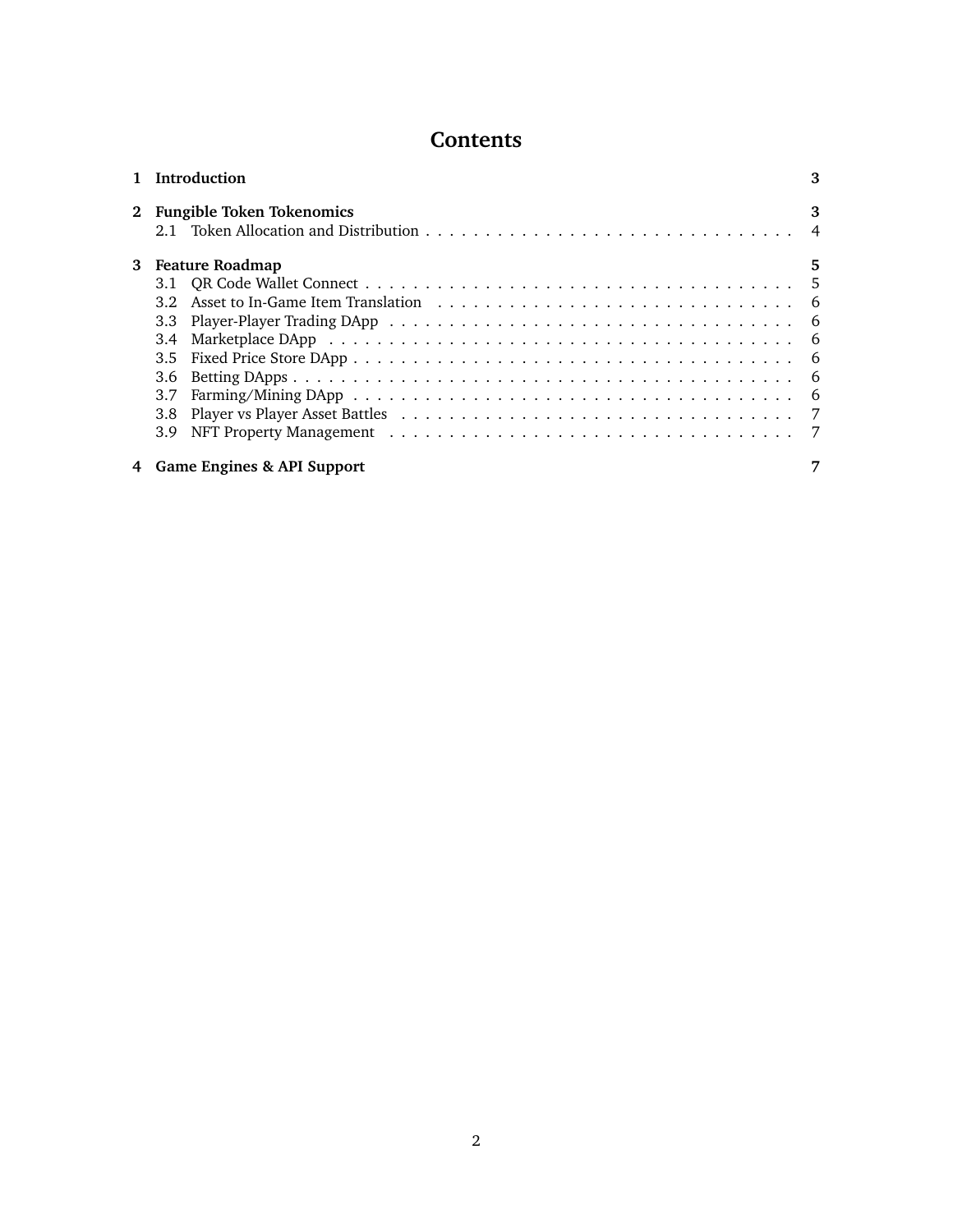# <span id="page-2-0"></span>**1 Introduction**

Gradian is a decentralised app (DApp) ecosystem for the metaverse built on Algorand, aiming to provide DApps that securely handle common in-game transactions such as player to player trading, farming and player vs player Non-Fungible Token (NFT) battles with verifiable Random Number Generation (RNG) decided outcomes. With API support for all major game engines, developers can readily integrate Gradian into their games. Open-source and well documented APIs which interface with Gradian's DApp ecosystem are planned, with initial support for Unity3D, Unreal Engine and JavaScript.

Gradian is focused on solving the problem of scaleable and frictionless metaverse tokens, and is seeking to address the following issues with existing metaverse tokens:

- High gas fees and low transactions per second (TPS), which inhibit scalability and high transaction volume needed for expansive metaverse experiences. These problems are inherent to layer-2 metaverse tokens built on inefficient blockchains such as ERC20, which currently has high gas fees and a TPS of around 12.
- API support for a limited number of game engines. For example, [Enjin](https://enjin.io/) lacks official Unreal Engine support at the time of writing.
- Lack of Smart Contracts specifically to handle common metaverse transactions, such as Player-Player trading, betting and asset battles with verifiable RNG.

By being a layer-2 solution built on Algorand, Gradian inherits Algorand's high efficiency (carbon neutral), high TPS, low transaction fees, and true decentralisation. Which is ideal for high volume frictionless in-game transactions. Gradian's fungible token has deflationary properties that encourage appreciation and scarcity overtime through token burning, which involves sending tokens to a wallet where they're irretrievable.

Ultimately Gradian plans to hold just 5% of tokens, with the remaining 95% in circulation. This will occur gradually over time, as the token is sold to the public and through a limited number of in-game token giveaway events.

# <span id="page-2-1"></span>**2 Fungible Token Tokenomics**

The token has deflationary properties through a fixed supply and burning events which will burn 5% of the supply within the first 3 years. Burning is achieved by sending Gradian to an address whose secret key is destroyed to act as a Gradian sink, which can be verified through viewing transaction history.

To facilitate frictionless high frequency micro-transactions, we have set the transaction fees to 1 microalgo which is the lowest fee supported by Algorand. At the time of writing, 1 microalgo is worth fractions of a United States cent. Low fees are important for micro-transactions which are on the scale of a few USD, where fees that are a more than a small ratio will deter players from participating in the transaction.

There's no clawback, freezing or reserve to remove the presence of any central authority as Gradian believes in decentralisation.Please see [ASA Documentation](https://developer.algorand.org/docs/get-details/asa/) for the definition of these terms. Since it's built on Algorand, it inherits all of Algorands appealing properties like high throughput thanks to 1000 TPS, carbon neutrality, and high fault tolerance. In the long run, Gradian aims to hold no more than 5% of the tokens, with the remainder in circulation.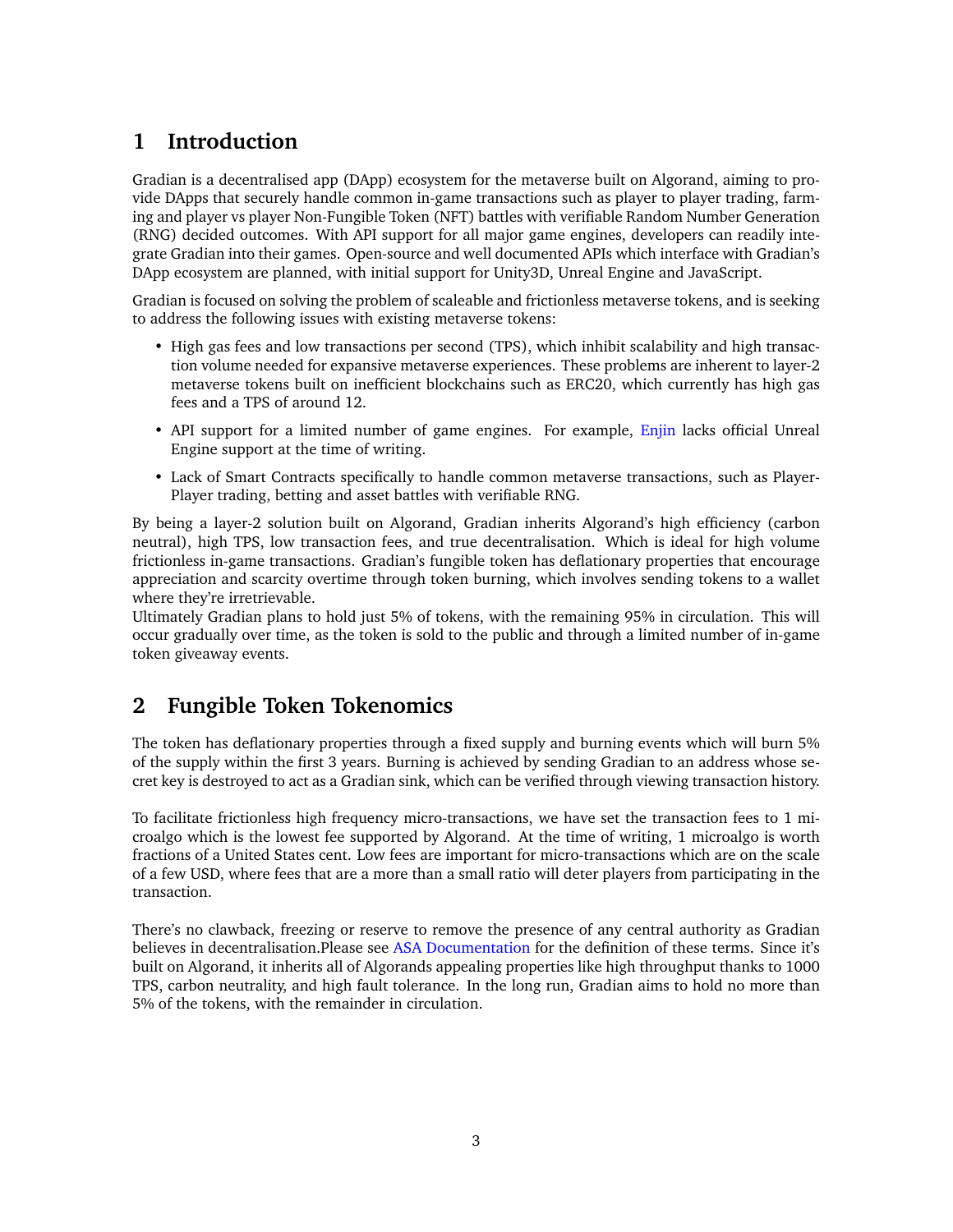| <b>Attribute</b>                    | Value                        |  |  |  |
|-------------------------------------|------------------------------|--|--|--|
| Denomination                        | GRAD                         |  |  |  |
| <b>Total Issuance</b>               | $10e9$ (FIXED)               |  |  |  |
| <b>Transaction Fee</b>              | $0.001$ ALGO                 |  |  |  |
| <b>Burn Rate</b>                    | 5% within the first 3 years  |  |  |  |
| Target Tokens in Public Circulation | 95% within the first 3 years |  |  |  |
| <b>Blockchain</b>                   | Algorand                     |  |  |  |
| <b>Transactions Per Second</b>      | 1000                         |  |  |  |
| <b>Decentralised</b>                | Yes                          |  |  |  |
| <b>Carbon Neutral</b>               | Yes                          |  |  |  |
| Clawback                            | No                           |  |  |  |
| Freezing                            | No                           |  |  |  |
| Reserve                             | No                           |  |  |  |

| Table 1: Tokenomic properties of the Gradian token at a glance. |  |  |  |  |  |  |  |  |
|-----------------------------------------------------------------|--|--|--|--|--|--|--|--|
|-----------------------------------------------------------------|--|--|--|--|--|--|--|--|

Achieving our circulation target will happen gradually overtime as the token is purchased by the public, and accelerated through several in-game giveaway events. 95% of the tokens will be reserved exclusively for distribution to the public, where a portion of these can be invested into activities which will increase the valuation of Gradian, entirely decided by community voting. In the following subsection, the token allocation is described in greater detail.

#### <span id="page-3-0"></span>**2.1 Token Allocation and Distribution**

Gradian intends to reserve 5% of the total fungible token issuance which will be allocated to members of the team. The remaining 95% is reserved for the public, where up to 15% can be invested into activities that will raise the valuation of the token decided through community voting. Split equally between areas of (1) marketing and research & development (R&D), (2) In-Game Giveaways, and (3) Token Burning events. Any R&D funding raised as voted on by the community will go into to extending the scope and depth of the roadmap. See Table [2](#page-3-1) for an overview of the token allocation.

Gradian's reserve of 5% is frozen until at least half of the issued tokens are in public circulation, that way the potential price impact of Gradian's holding will be negligible. A Voting & Governance DApp will be developed as the mechanism for community voting where each wallet can vote on an actionable item represented by an NFT if they hold at least 5 ALGO worth of Gradian tokens. Until our governance DApp is complete, Gradian will hold transparent voting polls over our social media channels (e.g. Discord).

<span id="page-3-1"></span>

| <b>Sector</b>                                                  | Allocation |
|----------------------------------------------------------------|------------|
| <b>Gradian Reserve (includes Team Allocation)</b>              | .5%        |
| Marketing, Additional Research & Development (community voted) | 5%         |
| In-Game Giveaways (community voted)                            | 5%         |
| Token Burning (community voted)                                | 5%         |
| Exclusively for Public Purchase $  \geq 80\%$                  |            |

Table 2: Token allocation and distribution at a glance.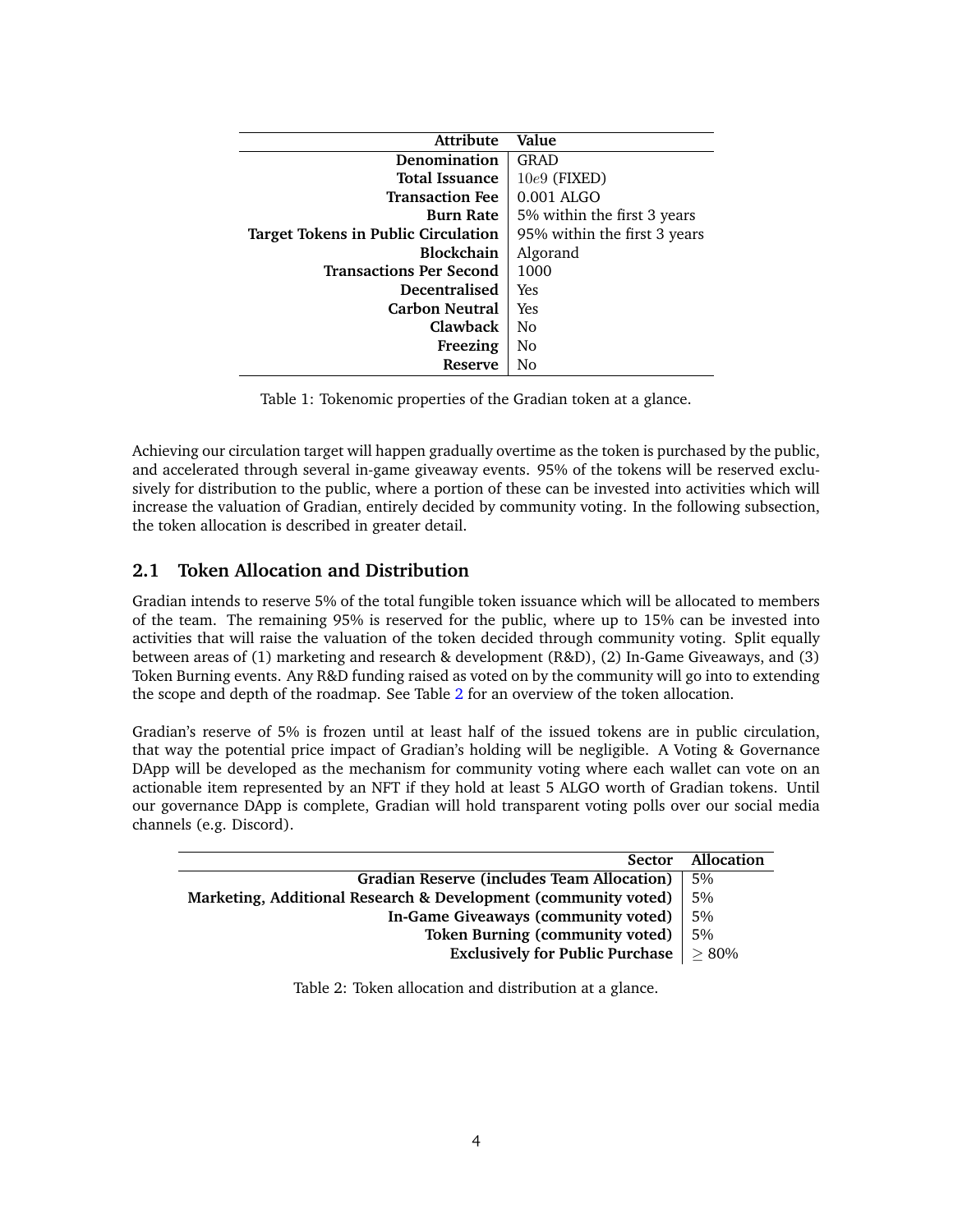## <span id="page-4-0"></span>**3 Feature Roadmap**

Gradian's ecosystem of decentralised apps target common in-game use cases, where they can ensure transaction fairness and decentralisation. The transactions Gradian aims to handle with our ecosystem of specialised DApps are those which commonly arise in metaverse experiences, and include:

- Player-Player Trading Transactions
- Fixed Price Store Transactions
- In-Game Item Marketplace Transactions
- Questing Transactions
- Farming and Mining Transactions
- In-Game Betting Transactions
- Player vs Player Battles with an RNG outcome influenced by traits of the participating NFTs

Decentralised apps that handle each of these identified types of transaction will be implemented with Algorand's official PyTeal Smart Contract language. All implementations will be made open-source, giving transparency into how they operate.

> Short Term  $\rightarrow$  <del>Create website</del>  $\bullet$  Create whitepaper **Issue Fungible Token Setup social media** Mid Term  $\sim$  Trading DApp  $\overline{\bullet}$  Increase Liquidity QR-code Wallet Connect **Voting & Governance DApp**  $\bullet$  Marketplace DApp NFT to In-Game Item Translation  $\overrightarrow{P}$  First Exchange Listing Fixed Price Store DApp **Farming/Mining DApp** Fixed Price Store DApp Long Term - PVP NFT Battles DApp **Betting DApp** CertiK Audit and Certification ... ∳

The following subsections expand on planned deliverables in our roadmap which may not be immediately clear to the reader.

#### <span id="page-4-1"></span>**3.1 QR Code Wallet Connect**

Users can connect their wallets to games with our dedicated wallet connect API, which when called presents a QR code on screen which can be scanned to connect a users wallet to the game. Transactions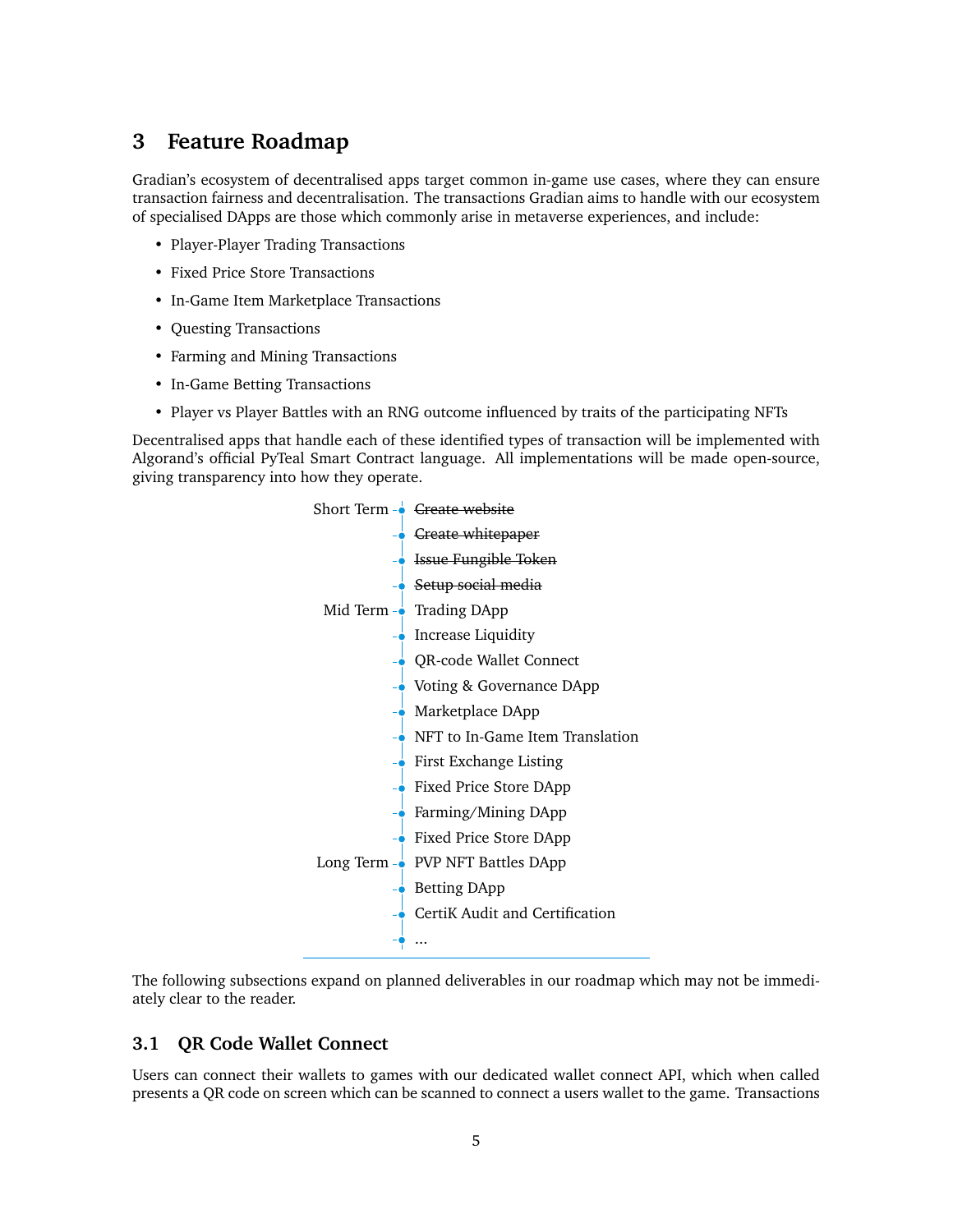can then be initiated by the game engine on the users behalf, where the user must authorise each transaction with their wallet per Algorand's transaction protocol. Gradian will rely on Algorand's official Wallet Connect SDK which our game engine APIs will interact with.

#### <span id="page-5-0"></span>**3.2 Asset to In-Game Item Translation**

A translation layer is built into our game engine APIs, which translates users NFTs into in-game assets through a map defined by the game developer. For example, you may own an NFT that represents sunglasses which is translated into 3D sunglasses which your avatar can wear in-game. This gives the developer the ability to populate players inventory with NFTs in players connected wallet, and translate these into in-game items.

### <span id="page-5-1"></span>**3.3 Player-Player Trading DApp**

A common mechanic in MMO games is the ability to trade items between players, which is prone to fraud. In most games, this transaction involves trust that the other player will give the offered item and that the game engine itself will execute the trade fairly. Gradian intends to create a DApp to perform this transaction securely, without the need for trust.

### <span id="page-5-2"></span>**3.4 Marketplace DApp**

Player collected NFTs that map into the metaverse can be traded on a Marketplace which we plan to create. Since the NFTs are based on the ARC69 NFT standard, they will also be compatible with most existing marketplaces. This is how players can move their assets between the metaverse economy, and the real world economy.

### <span id="page-5-3"></span>**3.5 Fixed Price Store DApp**

Games commonly feature in-game stores, where players can purchase items at a set price. In a metaverse experience which is like the real-world, these stores can be player owned and controlled. Gradian will provide a DApp that can handle transactions through these stores, transferring assets between the purchaser and the store owner in a secure way. Imagine purchasing a beer from a metaverse pub, owned by another player for 100 Gradian tokens.

### <span id="page-5-4"></span>**3.6 Betting DApps**

Betting is an experience Gradian aims to support with its dedicated suite of betting DApps, that includes verifiable RNG so gamblers know the games aren't rigged in the houses favour. Our focus will be on simple even chance simulations, where assets can be staked by participants and then paid out by the DApp.

### <span id="page-5-5"></span>**3.7 Farming/Mining DApp**

Gradian will provide a DApp for farming and mining, where players enter into a pool of participating wallets and receive a payout nominated by the game developer. Participation in the pool can be token based, where the wallet must provide an NFT that acts as a token to participate. The payout can be proportional to NFT provided as the token, for example you might have a diamond pickaxe NFT which has a higher reward to a bronze pickaxe.